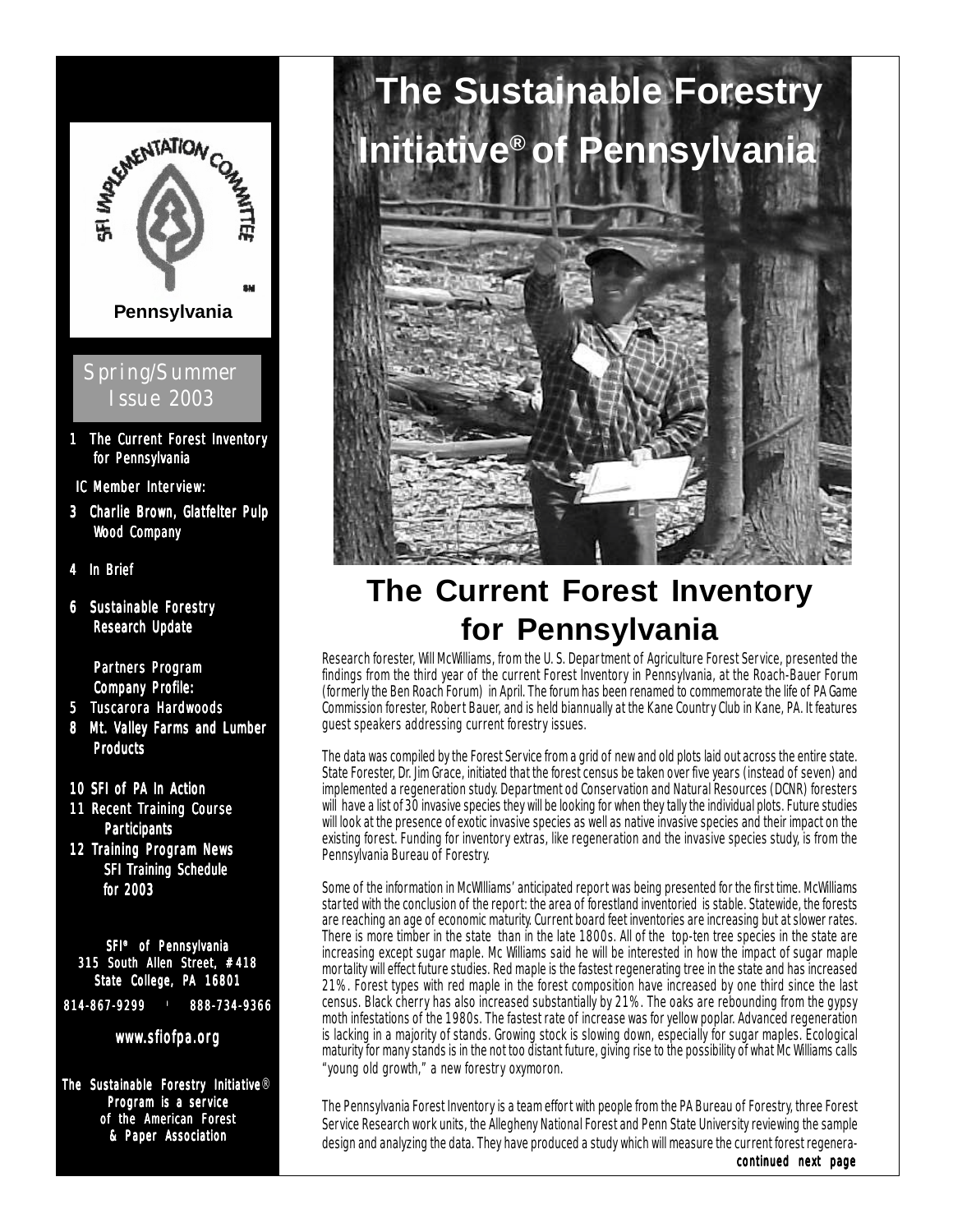#### **The Sustainable Forestry Initiative® of Pennsylvania**

### **Spring/Summer 2003 (Issue #13)**

The Sustainable Forestry Initiative (SFI) program is a voluntary, industry driven effort developed to ensure that future generations will have the same abundant, healthy, and productive forests we enjoy today. Created in 1995 by the American Forest & Paper Association (the national trade organization representing the United States forest products industry), SFI is a program of comprehensive forestry and conservation practices.

In order to broaden the practice of sustainable forestry in our state, an Implementation Committee was formed to develop the Sustainable Forestry Initiative of Pennsylvania. Today, the SFI of PA program works to ensure the progress of the national initiative, here in Pennsylvania.

#### Implementation Committee (IC) Members

Ken Roberts, Chairman, Mead Westvaco\* Matt Andrews, Deer Park Lumber **D. Wayne Bender**, PA HDC John Bouch, Pro. Timber Harvesting Inc. **Bill Bow, Appleton Papers, Inc. Charlie Brown**, Glatfelter Pulp Wood Co. $^{\star}$ **Tom Buzby**, Weaber, Inc.\* Blair Carbaugh, Private Landowner Dan Evans, Weyerhaeuser\* **Jim Finley**, Penn State University **James Grace**, Bureau of Forestry **Bob Hobbes**, Hobbes Forestry Dave Jackson, Tree Farm Program Jeff Kochel, Forest Investment Associates\* Dave & Mark Krumenacker, Krumenacker Lumber Co. Rich LaBrozzi, RAM Forest Products John Levavasseur, Temple Inland Forest Products\* Paul Lyskava, PFPA **Ken Manno**, SFI of PA Ray Noll, SFI of PA ene Odato, Bureau of Forestry **Joe Glover**, Plum Creek Timber Co.\* **Dave Sienko**, Sienko Forest Products **Sue Swanson**, AHUG Kevin Stout, Georgia-Pacific Corp.\* **Susan Stout**, USDA Forest Service Todd Waldron, Craftmaster Manufacturing, Inc. Mark Webb, Webb Forestry Consulting Jay Farrell, AF&PA Liason \*DENOTES AF&PA MEMBER COMPANY

Questions or comments regarding the SFI of PA newsletter, contact Ray Noll at 814- 867-9299, 888-734-9366, or via e-mail at sfi@penn.com.

 $\frac{1}{2}$ 

"Silviculture is the tool we will have to implement in order to confront the statewide regeneration problem."

—William McWilliams, research forester for the USDA Forest Service, presenting current Forest Inventory information at the Roach-Bauer Forum in Kane, PA.

### Current Forest Inventory **(continued)**

tion in detail. What they found is that if a stand of desirable species were managed for regeneration, twothirds of the time that regeneration would fail because there was not enough advanced regeneration. Fifty percent of the commercial species would fail to regenerate, and forty percent of the woody species would fail to regenerate. Of the existing canopy now dominating a given stand, half would fail to regenerate based on the current advanced regeneration. The regeneration survey shows severe competition from ferns, grasses, and mountain laurel. There will be more detail in the next report.

McWilliams listed what he calls, "The three evil forces that effect forest land." The biggest is urbanization people moving in and permanently converting the land. The second is parcelization where a large tract of forest is divided into smaller tracts. The land is then sold off and sometimes developed causing the last evil, fragmentation. This is having a profound effect in the northeast. Fragmentation contributes to a pattern of decreasing large tracts of woodland with a steady increase of smaller tracts. Pennsylvania has had a stable forest land base of 16.6 million acres, but the inventory shows a loss of about 100,000 acres of forestland in the past decade. Eight out of ten acres of forestland in PA is privately owned. Private forestland changes ownership on an average of ten years and is frequently sold into smaller parcels. McWilliams also points out that the numbers are slippery because land is going in and out of forest land status at the rate of a half million acres between inventories, roughly every five years. Future studies will also be looking at land fragmentation and parcelization.

forest land we've got into the future." ■ Mc Williams discussed stand size class— the classification of the land according to the size of the trees. This inventory focused on what size tree predominates the stand in terms of stocking, whether it is a seedlingsapling, pole timber, or sawtimber. Sawtimber stands are dominated by trees nine to eleven inches in diameter, both hardwoods and softwoods entering economic maturity, and account for 58% of the forests in the state. Pole timber, ( five inches and larger but less than sawtimber in diameter) has remained constant at 31% of the forest land. The area for concern is the saplings (five inches or less in diameter) because they represent the future forest—and they are decreasing. Saplings currently represent only 11% of the total forest. The overall growth rate for the forest is up 10% since the last inventory, but it is slowing down. The numbers also don't tell the truth in terms of timber availability which relies on a complex set of factors. McWilliams says, "We've got to evaluate sustainability for everything, not just timber, but soil, water, ecological diversity, wildlife, and recreation. By considering all the pieces of the puzzle we can look at different ways to move this big block of

## **TMDL Rules Withdrawn!**

On March 19, the Environmental Protection Agency (EPA) published the withdrawal of the Total Maximum Daily Load regulations issued by the Clinton Administration in August 2000. The Clinton regulations were controversial from the time they were proposed in 1999. Almost simultaneous with their issuance in 2000, Congress passed a law preventing the regulations from going into effect and ordered various studies of their effectiveness. The TMDL program is a backstop measure by which states target waters that remain polluted after technological remedies have been applied to known sources. Various lawsuits were filed challenging the 2000 regulations, including one by AF&PA. EPA obtained a suspension of the litigation through April 2003 to allow it time to further review the TMDL program, the 2000 regulations and the studies ordered by Congress. EPA has not decided to continue with the pre-2000 reinstated regulations or to propose a new set of revisions. The agency had floated several ideas last year under the heading of a "watershed rule," but has now made clear that it has no schedule for proposing a new rule.  $\blacksquare$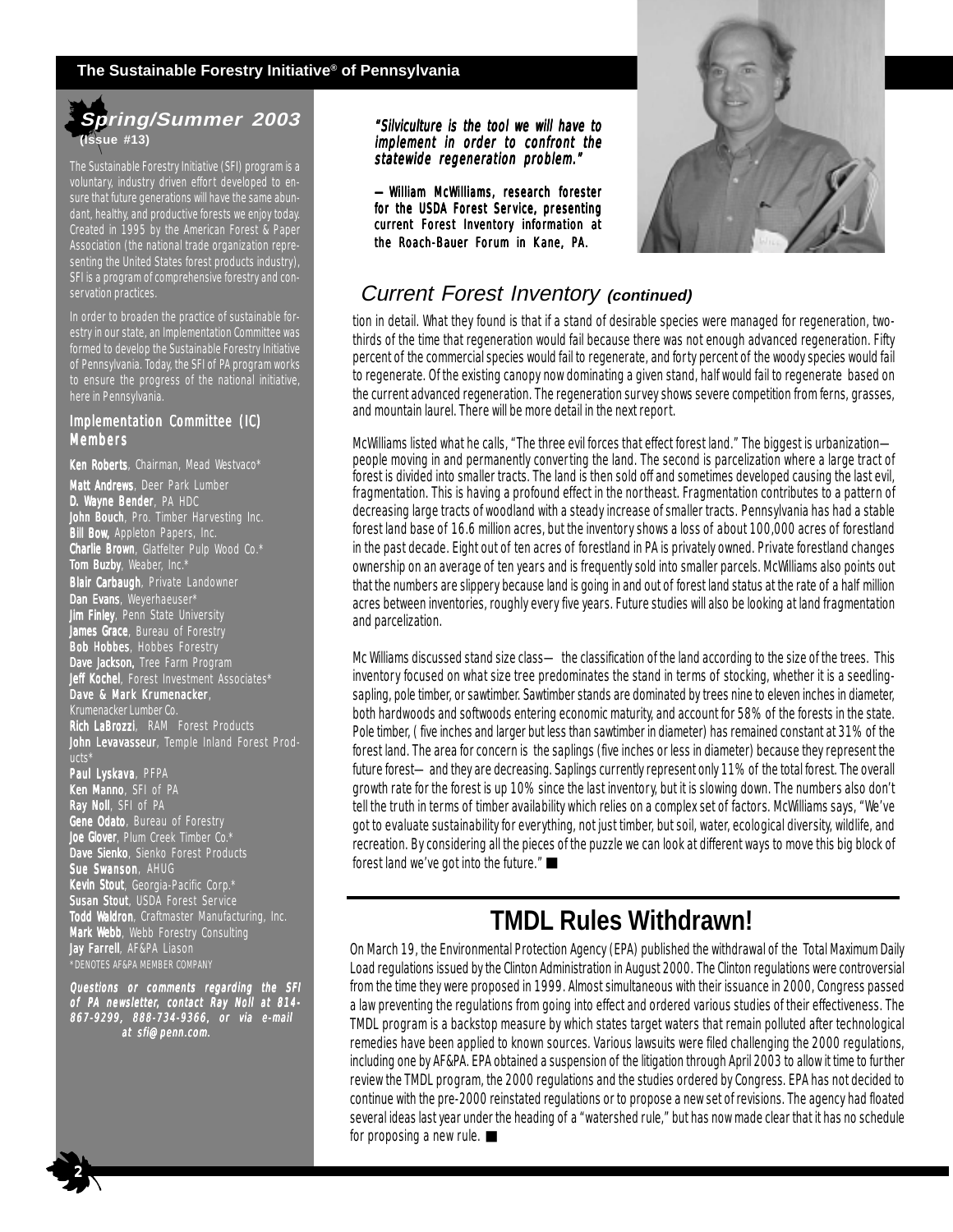## **SFI of PA IC Member**

## **Charlie Brown** *of Glatfelter Pulp Wood Co.*

Growing up north of Pittsburgh, Charlie Brown's interest in the outdoors stemmed from his passion for hunting and fishing. Charlie learned from his grandfather—an avid outdoors-man who knew the trees and how to identify them. In high school, Charlie knew he wanted to go into Forestry. He went to Elizabethtown College which had a Forestry program affiliated with Duke University. He earned a Bachelors of Science from Elizabethtown and a Masters of Forestry from Duke. During his college summers, Charlie worked for Koppers, a manufacturer of treated railroad ties, marking boundary lines and cruising timber on their lands in Tennessee, West Virginia, and Virginia. These experiences taught him how to deal with a variety of people in a business environment. Currently Charlie lives on a 20 acre tree farm outside of Spring Grove with his wife, teenage daughter and son. They grow Norway Spruce and Douglas Fir as ball and burlap nursery stock, selling them wholesale to different nurseries. His kids raise sheep through the very active York County 4-H club.

Charlie graduated into the stagnant economy of the late 1970s but found a position at Glatfelter Pulp Wood Company in the Tree Farm Family Program dedicated to private landowner management assistance. The position involved writing management plans for private landowners and procuring wood from them either using company logging crews or contract loggers. Glatfelter has always stressed the importance of private landowners–where most of their wood comes from and managing their lands in a sustainable manner. In 1981, Charlie moved into the position of Area Forester which entailed managing company land and buying chips and enough timber to keep three Glatfelter logging crews busy. Charlie became District Manager for Pennsylvania in 1993, supervising the Area Foresters and the forester running the logging operations throughout the state. The District Manager position gave Charlie more exposure to land management activities than his Area Forester position, which was concerned with a small amount of company lands around Spring Grove. In 1999, Charlie became Wood Procurement Manager for the mill, his current position.



 He is responsible for budgeting and purchasing all the wood that comes into the mill and coordinating the monthly deliveries. As Charlie says, "The bottom line, 'is don't run out of wood' and the top line is, 'don't have too much.'"

Glatfelter is an American Forest and Paper Association Member Company and is dedicated to the training efforts of the SFI program. Charlie recalls, "Even before SFI, we made training sessions available to our loggers and suppliers. Now, with SFI, we have a greater opportunity to accomplish significant logger training. We have always felt SFI has a lot of positive things to offer the loggers out there on a daily basis. Our company was active in getting the training program started, by serving on the Training Committee, providing Training Coordinators, facilitating courses, and generally getting the whole SFI training program up to speed. The SFI program reflects the Glatfelter Pulp Wood Company philosophy: it is responsible business to practice good forestry. We want to encourage that type of thinking, not only in our company, but in our supplier force as well. We want to see the level of professionalism increase in our supplier base and SFI is a good program to make that happen. SFI training is going to help them manage their business in an efficient and profitable manner, as well as creating a better work environment for their employees. In order to be successful among the loggers, we have to provide training that they can readily see the value in. You can't fool them. If they do not see the value, they won't attend. Our company has not made it a policy of making training mandatory in order to buy wood from suppliers though we are certainly encouraging them to attend courses."

The value of SFI training is being recognized by their suppliers, as Charlie's records attest. In 1995, 7% of Glatfelter's gatewood was supplied by SFI

#### **Forester Charlie Brown in front of the chipper at Glatfelter facility in Spring Grove.**

trained loggers, by 1999, 47% was supplied by trained loggers, and presently, 75% of their gatewood volume comes from SFI trained loggers.

The closing of several large pulp mills in the northern part of the state has reduced the market demand for an abundant supply of pulp wood from the forests of Pennsylvania. Charlie says, "We have a lot of resource out there that is not being utilized. If every timber harvest was required to utilize all the material on the job, there would not be enough markets to absorb it all. With our proximity to Washington D.C. and Baltimore, we are able to take advantage of the fiber that is a result of land development. We have tried to make a market here for that fiber rather than land-filling it." Competition is often over a limited labor pool rather than the resource itself, though Charlie is quick to note, "Whoever controls the stumpage controls the destination of the resource. The area we are buying out of has very high quality sawtimber, so we are competing against sawmills for buying wood. " But Glatfelter is also competing for loggers and truckers who can make more money cutting and hauling premium sawlogs than pulp wood. On the other hand, pulp wood tends to be a very stable market with little price fluctuation, and the suppliers like it because it so dependable. Glatfelter purchases a 50-50 mix of softwoods and hardwoods with 40% of all their pine coming from PA. They make high quality white papers, book publishing grades, and envelope converting grades that are used in Hallmark Greeting Cards. They also produce specialty grades of different paper coatings, which are sold to the U.S. Postal Service for printing stampsboth the stamp paper and the release paper.

Glatfelter's location is in an area of the state that is fairly populated and therefore subject to more regulations and township ordinances. Charlie has found that some conservation districts are more aggressive than others, especially in suburban areas where a logging crew may be cutting in a woods bordering a development. Regulatory pressures are an ongoing factor for Glatfelter who maintains a good relationship with local officials and strives to comply with the different ordinances.

Charlie is encouraged by the growing number of forest landowner groups across the state, because it shows that people are interested in properly managing what they have. He feels that landowner responsibility, combined with the SFI training, will pay dividends in the future.

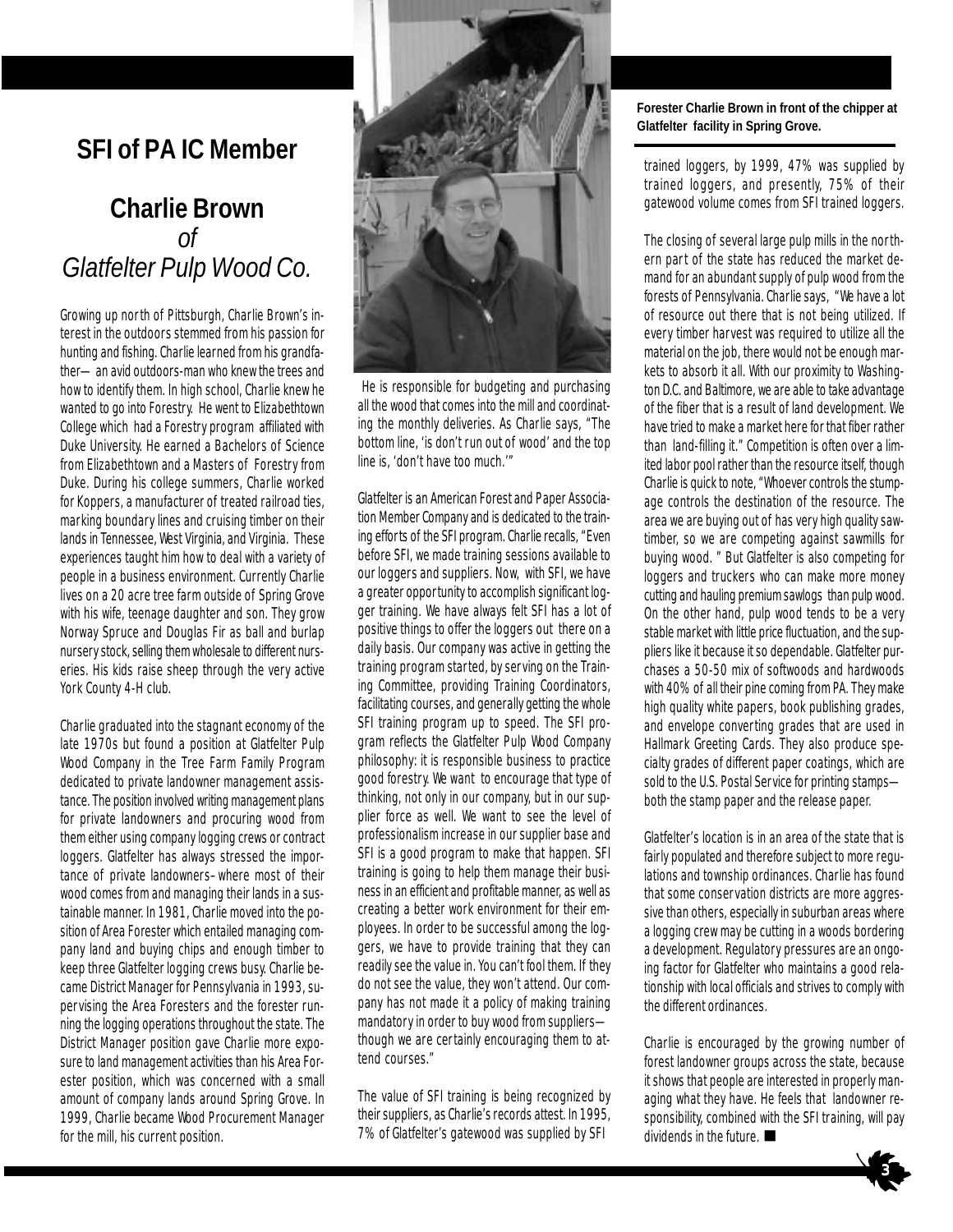### PA Game Commission **Initiates Deer Management** for Landowners

The Pennsylvania Game Commission will start accepting applications from eligible landowners for enrollment in the agency's new Deer Management Assistance Program (DMAP). This is the agency's newest program designed to help landowners manage deer on their properties.

In the 2003-2004 hunting license year, DMAP applications will be accepted for only public land and private land enrolled in one of the Game Commission's public access programs (Cooperative Farm Game, Cooperative Forest Game or Safety Zone). Qualified applicants must be the owner or lessee of private lands, or authorized officers or employees of the political subdivision or government agency with public lands. Landowners may obtain DMAP applications from the Game Commission's website (www.pgc.state.pa.us), the Bureau of Wildlife Management in Harrisburg, or one of the Region Offices and return it to the Game Commission by July 1. In addition, a map describing the property boundaries must be enclosed with applications. Coupons for DMAP antlerless deer harvest permits may be issued to landowners at a rate of one coupon for every five acres in agricultural operations or one coupon for every 50 acres for all other landowners. Management plans will be required only when an applicant for DMAP requests more than the standard rate for issuance of DMAP harvest permits.

Landowners must designate their boundaries in a manner approved by the Game Commission. Landowners will receive one coupon for each DMAP permit allocated for their property. Landowners may not give more than one DMAP coupon to a licensed hunter, who will then apply to the Game Commission for the DMAP harvest permit. Landowners may not charge or accept any remuneration for a DMAP coupon. Hunters may possess only one DMAP permit for a specific DMAP area in any given license year. DMAP permit allotments will be made separate from the general antlerless deer license allocations, and will cost \$6 for residents and nonresidents.

 After July 1, hunters interested in obtaining a listing of DMAP properties should consult the agency's website or mail a self-addressed, stamped envelope along with a letter indicating their county of interest, to the Game Commission Region Office responsible for that

4

## In Brief

## IC Member Jeff Kochel **Promoted**

 SFI of PA Implementation Committee member Jeff Kochel has been named northern regional manager for Forest Investment Associates (FIA), a timberland investment firm based in Atlanta, Georgia. In his new position, Kochel will assume responsibility for all the timberland management activities in FIA's northern region and management of FIA's Smethport office. Current FIA holdings in the northeast are located in PA and NY. Jeff is responsible for handling possible land purchases from Maine to West Virginia, Wisconsin, and upper Michigan.

## New Life for IP's Former **Clinton County Mill**

First Quality Tissue is planning to enter the consumer tissue market with a 70,000-ton/year machine and a converting line for folded and rolled tissue, towels and napkins. Production is planned for the 3rd quarter at the new mill on the site of International Paper's old Lock Haven Mill in Clinton County.

## Finley Promoted to Full Professor at PSU

SFI of PA Implementation Committee member and training instructor, Dr. Jim Finley, was recently promoted from Associate Professor to Professor of Forest Resources at the Pennsylvania State University. Finley's contributions to the SFI of PA have been numerous, including course design as well as instruction. Finley coauthored and instructs three of SFI of PA's most popular courses: Forest Ecology, Sustainable Silviculture, and Wildlife. He is currently helping to plan the SFI of PA and PSU symposium on Managing Logging Risk and Liability for October 2, 2003.



FRA's spill kit can help loggers respond quickly to in-woods fuel or lubricant leaks.

## **FRA's New Hazardous** Spills Kit

The Forest Resource Association (FRA) has developed a compact, inexpensive kit to enable people who work in the woods to take quick, effective action on petroleum-based spills and avoid environmental damage and costly fines. The #9040-FRA Combo Vehicle Spill Kit (available from Breg International), contains mats, "snakes," plugs, putty, and disposal bags. It provides an effective "first aid" for the kinds of in-woods spills loggers are most likely to encounter. "If a hazardous substance is involved, loggers are responsible for taking action to protect soil and water quality, no matter how small the spill," says FRA Chairman Allen Bedell. "For our members, spill avoidance and responsible clean-up are action areas."

To order the spill kit, call 1-800-433-1013, and request the #9040-FRA Combo Vehicle Spill Kit. The cost is \$38.00 plus shipping.

## Wirth & Glover join as New SFI of PA Regional **Training Coordinators**

Foresters Jonathan Wirth of Pine Creek Lumber Co. in Mill Hall and Joe Glover of Plum Creek Timber Co. in Brookville, have volunteered to be new SFI of PA Regional Coordinators. Jonathan will be working with Regional Coordinators, Mel Lewis (Lewis Lumber) and Todd Waldron (Craftmaster Manufacturing Inc.), to plan and coordinate SFI of PA training courses in the north central part of the state. Joe Glover will be initiating courses in the western region along with Carol Custead ( Custead's Sawmill) and Dan Evans and Luke Dillinger (Weyerhaeuser Co.). The knowledge and enthusiasm that both Wirth and Glover bring to the SFI of PA Training Program will serve their regions well and in their course presentations.

course in Dauphin County.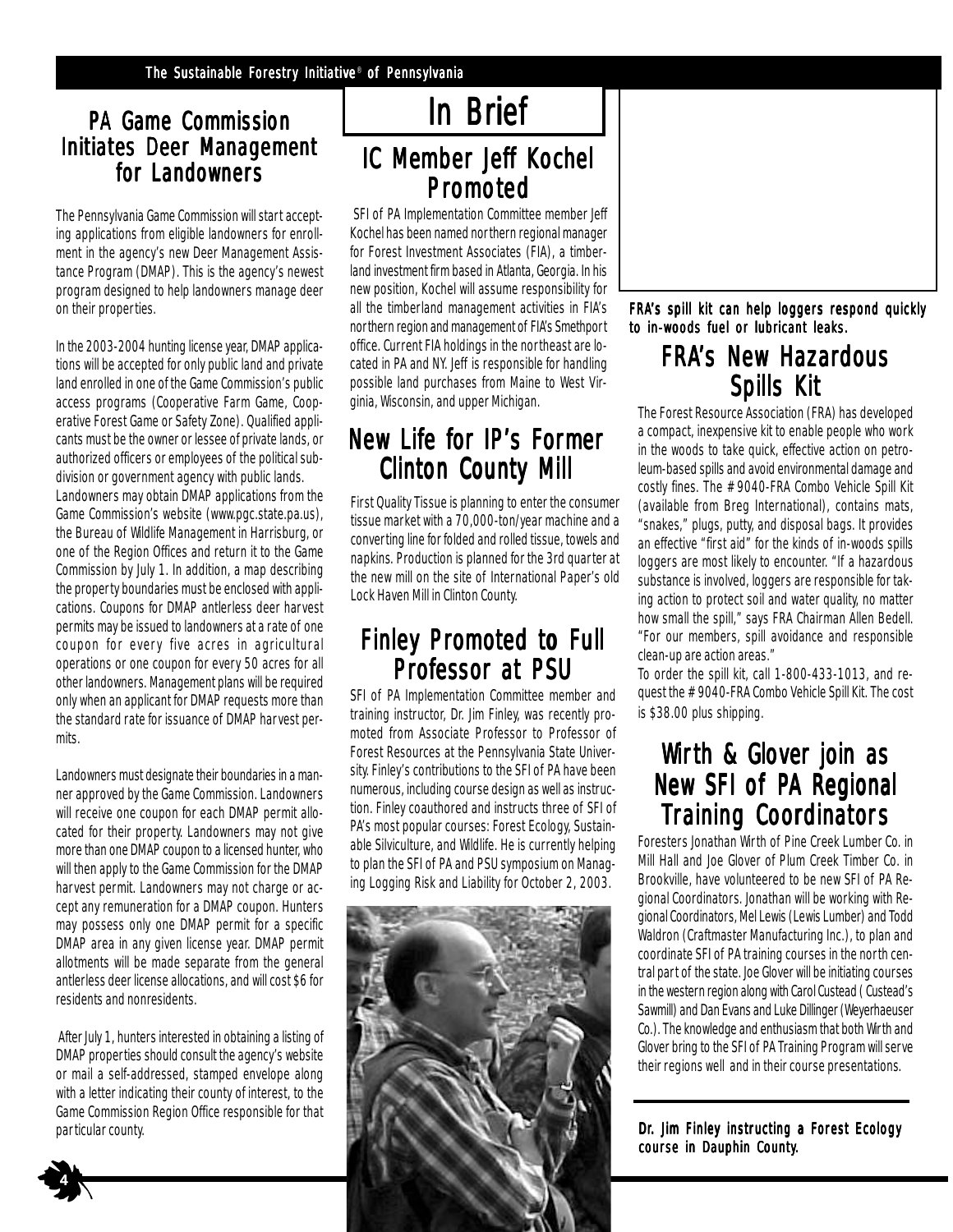## Partners Program Spotlight:

# **Tuscarora Hardwoods**

Tuscarora Hardwoods is situated in rural Perry County—a county that does not have a single traffic light, a fact residents are proud of. With 110 employees working two shifts, Tuscarora Hardwoods is one of the largest employers in the county. Started twenty years ago by general manager Aquillas Peachey, with a portable sawmill, Tuscarora now produces 18 to 20 million boardfeet of dimension lumber annually for furniture and flooring. The mill has 10 to 14 logging crews fanning out across the state in a 130 mile radius cutting wood. Tuscarora also produces 50,000 tons of mulch sold to landscapers and nursery operations in roughly the same geographic radius. They employ four procurement foresters and four field foresters to maintain a steady volume of wood. The facility at Elliottsburg has nine dry kilns which can hold 450,000 board feet. The company also manages 4,000 acres of their own forest land which is thinned as needed. The primary species Tuscarora processes are red oak, white oak, and yellow poplar. Most of the low grade logs are sold to other mills to be made into pallet lumber. On the high end, they sell their veneer logs to various veneer manufacturers.

Ninety percent of Tuscarora's wood is procured from private landowners. Foresters Dan Long and Jeff Halley make it a standard practice to hand out SFI of PA Landowner packets to the landowners they meet. Dan says the packets help "smooth the way" and reassures the landowners that Tuscarora has their best interest in mind. Dan elaborates, "Most landowners have never heard of SFI until I bring the subject up. The SFI of PA landowner packets take the edge off their attitude and shows it is not just me, the forester, trying to persuade them, that they are doing the right thing by managing their forest. They like the fact that the packets are from an independent agency and not Tuscarora. I promote it as an oversight organization." Jeff adds, "The landowner packets show resource management done the right way. The landowners appreciate that and feel secure with it, especially in light of media's green agenda. In this area, people have seen bad forestry practices over the years. The packets give us support because the information describes what is going to be done and how the operation will be performed. It is comforting for the landowner to know they are not going to get a



Procurement Foresters Dan Long and Jeff Halley in the foreground of the Tuscarora Hardwoods complex in Perry County.

bad job and their property will not look like a bomb went off." Dan comments on job appearance, "The further south you go the more important the aesthetics are. Most of the woodlots I deal with can be seen from four sides, I am cutting on the edge of suburban developments."

Tuscarora strives to keep at least 50% of their logging crews current with SFI training. The other 50% are watched and taught by those who have been through training. The foresters who have been through SFI training likewise pass on their knowledge to the logging crews they are responsible for. Dan Long feels the bottom line for good forestry practices is driven by available markets. He says, "We must continue to develop markets for the low grade material because nobody is going to do it for free or at a loss. We do our best to remove as much as possible. Sometimes we have to leave it. Pulpwood is an outlet but an inconsistent market depending on how much the mill has."

Jeff Halley was one of the first foresters hired by Tuscarora fifteen years ago and has winessed the steady growth of the mill. He recalls the destructive fire in 1989 which led to upgraded equipment. The mill was rebuilt with band saws, a band head rig, and a band resaw, and subsquently their production took off. Tuscarora uses little advertising to procure wood—a couple of newspaper ads, some cold calls, but mostly word of mouth. Jeff says, "I have a lot of repeaters. When you have been around a number of years, and you do things the way you should in your forest practices you can repeat cut." Dan adds, "The pressure is on the resource—I see tracts I feel shouldn't be cut being cut, and harder than they should be. In the southern part of the state they worry about ordinances—that ten years from now they won't be able to harvest." He is also concerned about urban sprawl taking over forest land on a consistent basis. Dan sees the need to educate local governments and feels SFI gives industry the credence and justification in the face of anti-forestry communities. Dan states, "The Industry has its

work cut out for itself, both in terms of education and making sure the resource is here twenty-five years from now. Otherwise we'll have to learn how to market black gum and other undesireable species."

Dan observes, "Stumpage prices go up but they never seem to come down, not in correlation to the fluctuation of lumber prices. Once a landowner gets a taste of the high dollar timber, and I go to buy it at lower rate because the timber prices have fallen, they say, 'why should I sell now?' Landowners are better educated in my area now. They watch the markets closer, they seek information." In a dollar driven market, sustainable forestry sometimes suffers and looses out to those who would take the best seed trees. Dan elaborates, "If we are bidding on a tract, and mark the stand for single tree selection and remove undesirables—leaving some nice growing stock, thinking toward a 15 year rotation—and someone else puts in a bid cutting the growing stock, we lose and the forest loses. Landowners have a hard time saying no to the money, even though we try to educate them. With real estate changing hands every ten years, how do you promote long term forestry? We try to do the right thing. By the same token, we have a mill to feed."

Both Jeff and Dan are involved with forestry education in the public schools, believing that an actual presence in the classroom is needed to offset some teachers' bias toward logging. Dan says, "Those multimedia forestry education boxes HLMA (Hardwood Lumber Manufacturing Association now the Pennsylvania Forest Products Association) sent to all the school districts are great. But if the teacher is against logging, they sit on the shelf. That is why you've got to get in the schools yourself." Dan coaches Envirothon teams, from third grade through twelfth, and Jeff gives forestry lectures at the middle school and high school for "Career Days." Both Dan and Jeff are doing their part in spreading the concepts of sustainable forestry. ∎

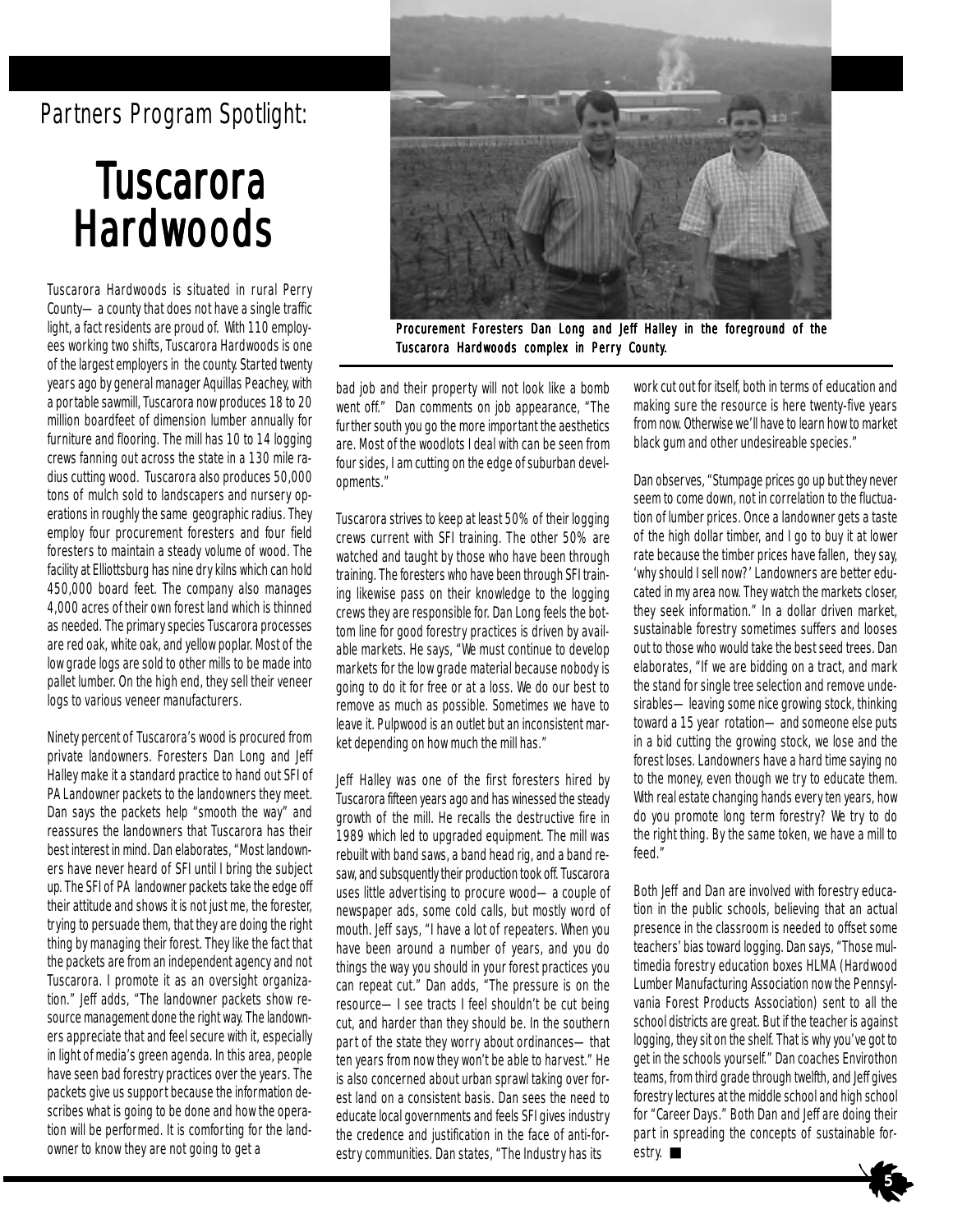## Sustainable Forestry Research Update

by **Susan Stout** 

Project Leader, USDA Forest Service, Forest Sciences Laboratory Jim Finley

The Pennsylvania State University, School of Forest Resources

Eighth in a Series

#### Introduction

We began this series in the Winter issue of 2001 with a review of research already completed that helped Pennsylvanians understand how to practice sustainable forestry. In this issue, we provide an update in which we highlight some current research that is leading towards even better stewardship of the Commonwealth's forests.

#### Oak Regeneration Project - Penn State and the Bureau of Forestry

This year begins the eighth-field season for the Bureau of Forestry regeneration project at Penn State led by Kim Steiner, Jim Finley and Marc McDill. The project was designed to evaluate how various treatments used by the Bureau of Forestry influence successful regeneration. In almost all cases, treatments have involved fencing or herbicide application, alone or in combination, or the sites were untreated because good regeneration was anticipated. Some sites received enrichment plantings of nursery seedlings. All treatments were financed by the Bureau's regeneration account, which allocates ten percent of the state's timber receipt income to practices to ensure successful regeneration.

This is a long-term project that now includes 61 harvest sites and thousands of data points. Field crews measure each site prior to harvest or any pre-harvest treatment. Subsequently, in the field season after the harvest or treatment, we measure the site again, and then again every three years. As a result of this intensive data collection we are building an in-depth understanding of treatment impacts and regeneration responses, especially in oak-dominated forests, which make up the large majority of sites under study.

Currently three graduate students are working with the project and the following three summaries address their work in turn.

#### Classifying Patterns of Vegetation in Mixed-Oak Forests of Pennsylvania

Melanie Northrup, M.S. candidate, is studying understory competing vegetation, a major biologic and economic concern in certain areas of Pennsylvania because it interferes with the establishment and growth of desirable tree seedlings, thus influencing community composition and structure of mixed-oak stands. The primary objective of this study is to identify and describe understory vegetation patterns in Pennsylvania's mixed-oak forests by means of multivariate statistical techniques. A secondary objective is to determine if these vegetation patterns or pretreatment understory conditions influenced regeneration success.

We used 1208, 20<sup>th</sup>-acre sample plots, 12 variables (species) and 4 composite variables in the analysis. The analysis has revealed eight vegetation classes that are significantly different in respect to species composition. Initial results show a statistically significant difference between establishment, growth, and survival of oak seedlings and vegetation classes. This classification scheme provides basic information about understory community composition and stand structure in mixed-oak forests and the influence competing vegetation may exert on the growth of oak and other desirable tree seedlings in advance of harvest.

#### Quantifying Stocking in the Early Stages of Stand Regeneration

Songlin Fei, Ph.D. candidate, has begun a study to develop a stocking diagram for regenerating forests in central Pennsylvania Stocking level is defined by a combination of cumulative tree height (rather than basal area, as in most stocking guides) and seedling density. Cumulative tree height, as a surrogate measure of biomass, has advantages over diameter-based measures when dealing with seedlings. Maximum stocking lines and "B-level" stocking, the level of full site occupancy, have been identified. The next step is to develop a regeneration index as a measure of relative regeneration success. The flexibility of the new stocking diagram will permit its use to assess regeneration potential throughout stand development.

#### Silvicultural Guidelines for Oak Regeneration

Peter Gould, Ph.D. candidate (with partial funding from the PA Hardwood Development Council) is working to produce silvicultural guidelines for attaining regeneration in mixed-oak stands in Pennsylvania. The guidelines will provide forest managers with a tool to

measure regeneration potential of oak stands in advance of harvest. In addition, the guidelines will recommend remedial treatments for stands with inadequate oak regeneration. The guidelines will be research-based, relying on a large quantity of data collected in Pennsylvania oak stands, and specifically tailored to local conditions.

#### US Forest Service Research Lab in Warren. **PA**

The team at the US Forest Service Lab in Warren, PA, is working on several fronts to develop guidelines for sustainable forestry. In many cases, scientists from other Forest Service labs including those in Morgantown, WV, Delaware, OH, and Durham, NH are collaborating to strengthen the research. Some of these efforts are described below.

#### Oak Regeneration Research

The oak regeneration problem can be easily summarized as the harvest of mature mixed-oak stands when the probability of a new oak stand forming to replace the existing one is either low or nonexistent. In other words, we harvest oak stands at the wrong time. To overcome this problem, scientists from the USDA Forest Service laboratories in Irvine and Morgantown including Dr. Patrick Brose, Dr. Kurt Gottschalk, and Dr. Gary Miller are collaborating on a pair of studies examining how oak seedlings develop their root systems. It is well understood that oak seedlings emphasize root development and resprouting ability instead of stem growth and these traits puts them at a severe competitive disadvantage against faster-growing hardwoods such as red maple and sweet birch. These studies look at how fast oak seedlings develop their root systems under different amounts of sunlight, how quickly they develop their resprouting ability, and how large the root systems need to be before oak seedlings are ready to compete against other hardwoods. The studies are being done throughout Pennsylvania to incorporate any regional differences. Once the studies are completed, existing oak management guidelines will be revised so foresters and landowners will better be able to schedule timely timber harvests instead of ones that replace mixed-oak stands with low-value hardwoods.

#### Deer, Herbicides, and Acid Soil – Results From a Long-Term Study

Dr. Stephen B. Horsley has been studying the regeneration at 4 northern hardwood forest sites in Potter County designed to investigate the impacts of deer, acid soil and interfering plants on forest soils and regeneration establishment. Well-maintained fences were used to address deer impacts, 10 tons per acre of dolomitic limestone was used to address

6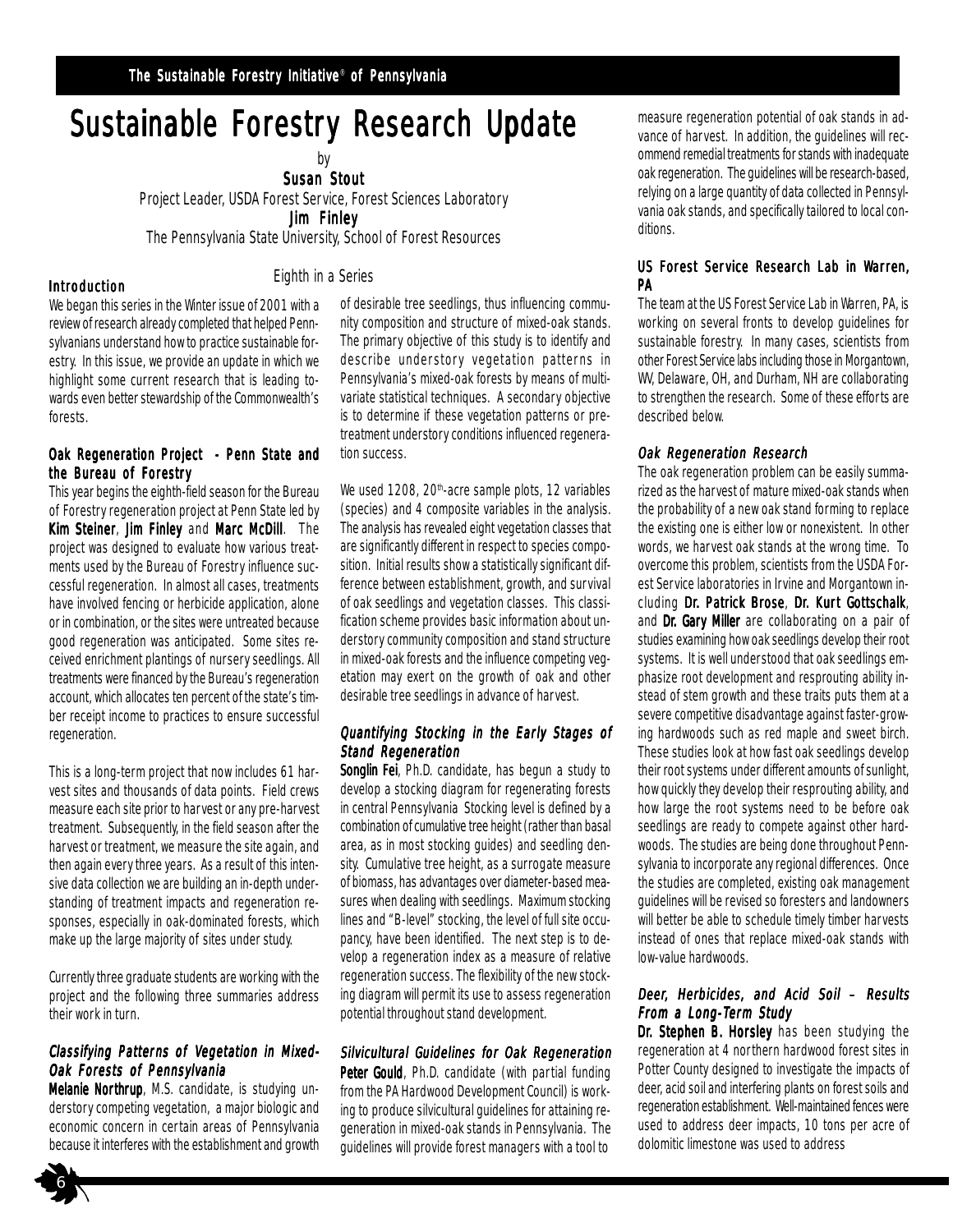acid soil and a single application of 2 pounds active ingredient per acre of glyphosate (as Roundup herbicide) was used to address vegetation impacts. The treatments were applied in 1985. Evaluation of one- to four-inch diameter sapling regeneration on fenced, limed, and herbicided plots 15 years after treatment showed that fencing was the only one of these 3 factors that had a long-term impact on stand development. While lime had important impacts on soil chemistry, it caused no differences in basal area of the species present that will form the new stand including black cherry, pin cherry, American beech, striped maple, and birch. Survival of sugar maple seedlings was significantly higher on limed plots, but because few sugar maple seedlings were present at the beginning of the experiment and there was little seedfall until 5 years after treatment, sugar maple did not become a part of the established regeneration. We conclude from these data that deer were the primary factor controlling species composition of regeneration.

#### Understory Vegetation Recovery Following site Preparation with Herbicides

When the level of competition among plants in a forest understory is high, a diverse assemblage of desired tree species cannot be achieved without site preparation and increasing light levels reaching the ground. In northwest Pennsylvania this means using herbicide to control competition in favor of desirable tree species establishment, and partial overstory removal to increase understory light. Herbicide use sacrifices all vegetation present on the ground at the time of application. Research completed by Dr. Stephen B. Horsley and others showed that diverse tree species become established in forest understories using these methods. Less has been documented on the effects of herbicide treatment on herbaceous plants. Todd Ristau and others are conducting studies to improve our understanding of these effects. Available research and observations have shown that herbaceous plant composition is only temporarily altered, and that recovery occurs within three to five years. New studies will examine the mechanism by which plants are able to recover after herbicide application. In particular, we are looking at the role of viable buried propagules (seeds, corms, bulbs, spores, and plant fragments) in achieving this recovery. Herbicides will be applied at three sites in Pennsylvania. Changes in species composition and the role of the propagule bank in recovery of vegetation will be assessed. Understanding how plant species are affected by site preparation and how they are able to recover from treatment will further our efforts to keep all components of an ecosystem intact while extracting valuable timber resources to meet societal demands.

#### Deer, Fern, AND Small Mammals

Alex Royo is investigating the extent to which whitetailed deer herbivory, competition from the native invasive hay-scented fern, and small-mammal seedand seedling predation work, alone and in concert, as obstacles to regeneration and possibly shift the very species composition of these forests. Specifically, our work focuses on the fates of individually marked seedlings to gain detailed information on seedling germination, growth, and survival. Early results from these studies confirm prior findings that deer herbivory results in a reduction of growth of black cherry seedlings. Additionally, we found that removal of hay-scented fern increases growth and survivorship of black cherry and provides an opportunity for a germination burst for several other shade-intolerant species like red maple, white ash, and birch. Furthermore, the findings indicate that this germination burst results in increased diversity of the seedling layer, and that this increase is greatest only where deer were removed. Finally, preliminary experiments demonstrate that seed predation by small mammals underneath fern cover is more intense and more selective, with the mammals preferentially choosing the larger-seeded species, like beech and sugar maple, over the smaller seeded species.

#### Sustaining Forest Bird Communities

To be considered truly sustainable, forestry practices should sustain populations of wildlife species that inhabit forest habitats. Birds can be particularly useful indicators of forest health because they are diverse, often habitat-specific, and easily monitored in a non-intrusive manner. Dr. Scott Stoleson is reviewing studies from the wildlife literature on the effects of silvicultural practices on breeding bird communities, with a focus on northern hardwoods. Most published studies have compared avian abundance and species richness among stands that have been clear-cut, group cut, and unharvested. Very few have looked at the effects of shelterwood cuts or 2-age management. Interpretation of study results is complicated by a lack of uniformity in methods and in the responses measured, but several common patterns are evident. First, overall abundance of birds tended to be greatest in young regenerating stands, intermediate within intermediate treatments, and lowest in mature, uncut stands. The bird species encountered varied with stand age, with almost complete species turnover from young clearcuts to mature forest. As a consequence, species diversity within a stand tended to be greatest in partially-cut stands, since those

 supported birds associated with both young and mature forests. At a larger landscape scale, species diversity may be maximized by maintaining a mosaic of stands of different ages, regardless of the actual silvicultural treatment. Of course, numbers of birds or species alone tell only part of the story. Few studies have looked in-depth at how silvicultural practices might affect nesting success or the probability of brood parasitism by cowbirds. What data there are suggest nest success may depend more on individual species, treatment size, and landscape factors than any particular silvicultural treatment.

#### Carbon Storage & Forest Stand Structure

In 1975, a study was begun to learn how to thin Allegheny hardwood forests to produce productive, healthy stands. As part of that study, some areas were thinned in ways that changed the distribution of size classes of trees: stands were thinned from below, removing the smallest trees, from above, removing the largest trees, from the middle, removing the medium size trees, and in combination, removing saplings and commercial trees of poor form. Some plots were left untreated, as controls. A study conducted by Dr. Coeli Hoover showed that after 25 years and two treatments, the plots that were thinned from above had much lower rates of carbon storage than any other treatment, including unthinned plots, while the plots that were thinned from below or in a combined thin had the greatest rates of carbon storage. Plots that were thinned from above or from the middle had a loss of growing stock volume over the 25 year period, while growing stock volume increased in the combined thin, thin from below, and control plots. Changing the structure of these Allegheny hardwood stands affected both carbon storage and stand growth, and these changes were often quite large, with long-term consequences for the future growth of the forest.

#### **Overview**

As these thumb-nail summaries suggest, sustainable forestry research is thriving in Pennsylvania. Dr. Jim Finley, Dr. Tim Pierson, and Dr. Susan Stout have been working with the SFI Training Program to incorporate existing research results into the Sustainable Silviculture course, and their efforts are reflected in the Timber Unit Sustainability Assessment Form developed by an SFI subcommittee, headed by Jeff Kochel. As results from the studies described here accumulate, they too will be folded into the tools that SFI shares with participants and cooperators.

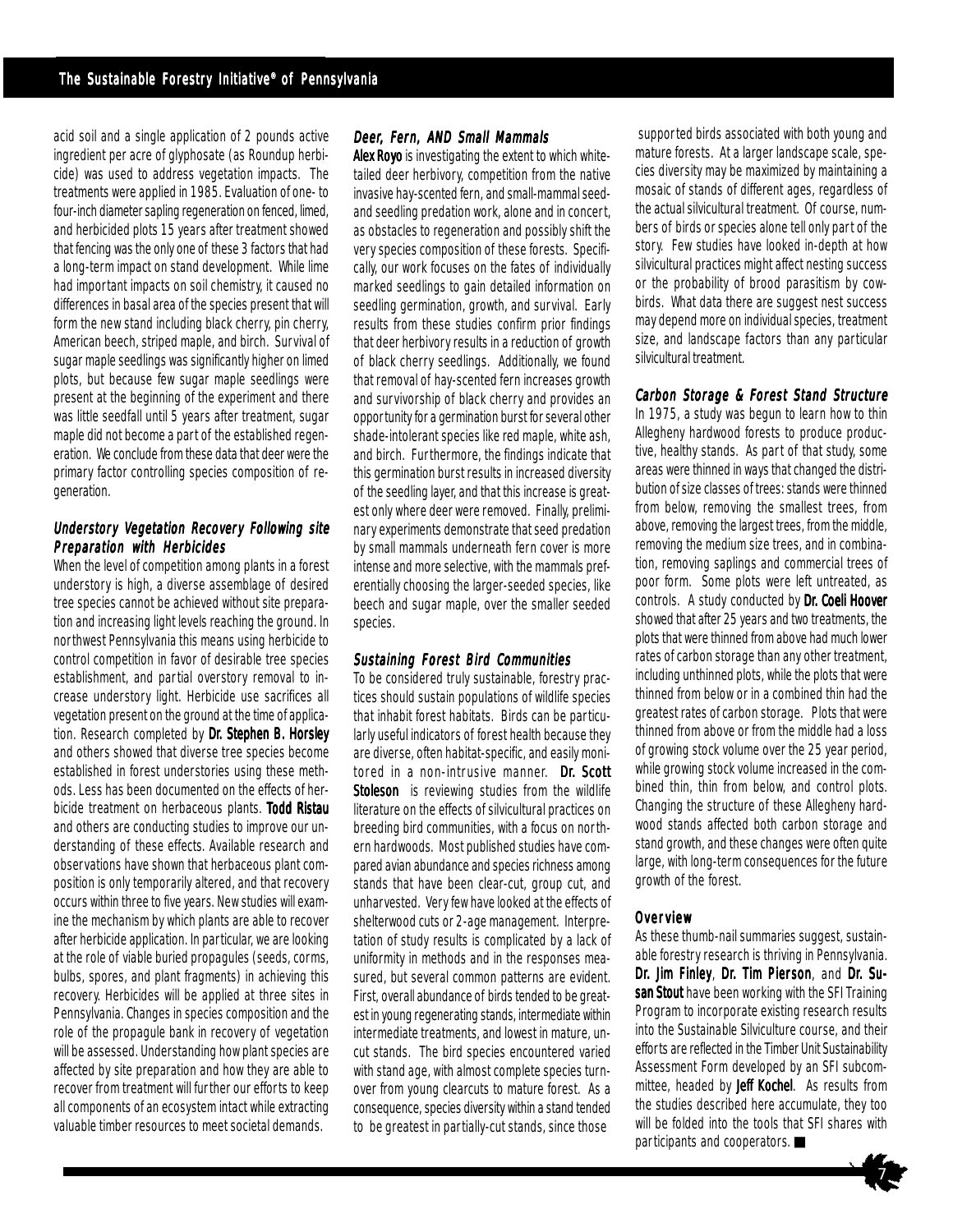## Partner Spotlight:

## Mt. Valley Farms & Lumber Products, Inc.

Surrounded by 250 acres of apple orchards in Adams County, Mountain Valley Farms and Lumber Products is a 4th generation business run by the Taylor family. Vice president Mike Taylor views the adaptability to the times and the diversity of product as a key to Mountain Valley's success. Mike extols his philosophy, "The only constant in the world is change. Every morning I wake up and ask myself, 'What can I change today to make my business better?'"

Mike's great grandfather, Charles Taylor, was a land developer who modernized local farms and ran a portable sawmill. His son, Ken, supplied pulp wood to Glatfelter while clearing woodlots for his father. Over time, one of the modernized farms became a modernized sawmill. Mountain Valley is now totally computerized, with each log having its own bar code to track it to the finished product—and the products are numerous.

The company's electronic infrastructure of computers and palm pilots also allows them to buy better timber with fewer foresters. Mountain Valley is one of the top five pallet producers in the state, building pallets for everything from paper to concrete.

Situated in the heart of Pennsylvania apple country, Mountain Valley leases, recycles and repairs white oak apple crates/pallets used by Motts. They also produce lumber for furniture, mulch, sawdust, firewood, and Blue Mountain Fire Logs. These fire logs are distinctive in their triangular "flame" box, (designed to have 'shelf-presence') which ignites the six kiln-dried sawdust fire logs inside. The logs have no wax, chemicals, or binders in them and are held together by the natural lignin in the wood. They are made from hardwood waste taken from local furniture manufacturers and diverted from landfills. Mountain Valley has been making Blue Mountain Fire Logs for ten years but only six months with the new packaging which has boosted sales.

Currently, Blue Mountain Logs account for less than 1% of Mt. Valley's total business, a situation they are hoping to change. Seventy percent of their business is pallet related, including assembled wood products and low grade cut-to-length lumber. Twenty percent of their business is in sawmill lumber sales—veneer logs,



Vice president, Mike Taylor, in charge of marketing, sales and production, inside the Mountain Valley Farms sawmill.

grade lumber, and railroad ties. The remaining percentage is in apple orchards (over 400 acres) and a freight business. All of these reflect Mt. Valley's business philosophy, 'success through diversification.' Or as Mike states, "The other products help keep the sawmill afloat."

One of several things that makes Mountain Valley unique is the job responsibilities of a given employee position. For example, the sawyer is in charge of the mill operations. Both foresters are also salesmen—they procure the wood which they then in turn sell as grade lumber. Mike comments, "We analyze our procedures in how we do things. We always work toward a sustainable profit."

Mike is fluent in Spanish, a second language he learned at the sawmill in order to communicate more effectively with his workers, who are mostly Mexican immigrants. It is logical that Mountain Valley would tap into a large Mexican labor force already in place for the substantial apple industry in Adams County. They currently have about seventy employees running two shifts at the mill. Mike believes in good employee relations, which means keeping them educated and informed as to what the goals of the business are and how to obtain those goals. The benefit is employee loyalty. At this point in time, three generations of Taylors have hired the employees who work in different areas of their diversified business.

Foresters Larry Wintermeyer and Paul Scarlata are in charge of estimating and buying timber, usually working from a database. They do not buy bid timber because as Mike says, "The worst thing that has ever happened to sawmills is the consulting forester. In my opinion, when you put a forested tract up for timber auction you might get a little more. So if the consulting forester is getting a twenty percent commission, are

you going to get twenty percent more at auction? What is the relationship? You have no relationship. You have no agreement with anyone. We have lost a lot of money dealing with consulting foresters. It hurts the landowner as well, because the price of timber is inflated through the bid process, and the landowner thinks it is worth more than it really is. We would rather pay less and do the job right, not cut certain trees that shouldn't be cut, and pay attention to erosion and aesthetics, leaving behind a good impression." Mike stays out of the forestry end of the business unless there is an emergency. Instead he concentrates on the pallet/mill sales. Over the decades Mountain Valley has made a lot of friends in the region, which helps with timber procurement and sales. They support many different organizations (hunting clubs and landowner groups for example) who prefer to sell their timber to Mountain Valley when the time arises.

Mountain Valley has two subcontracted logging crews in the woods cutting full time. They supply the sawmill with enough wood to produce two million boardfeet of lumber annually. Both crews as well as the foresters attend SFI of PA training courses. ■



Redesigning a product: The old Blue Mountain Fire Log box-plain, lacking shelf presence and difficult to light, next to the more marketable new fire log package.

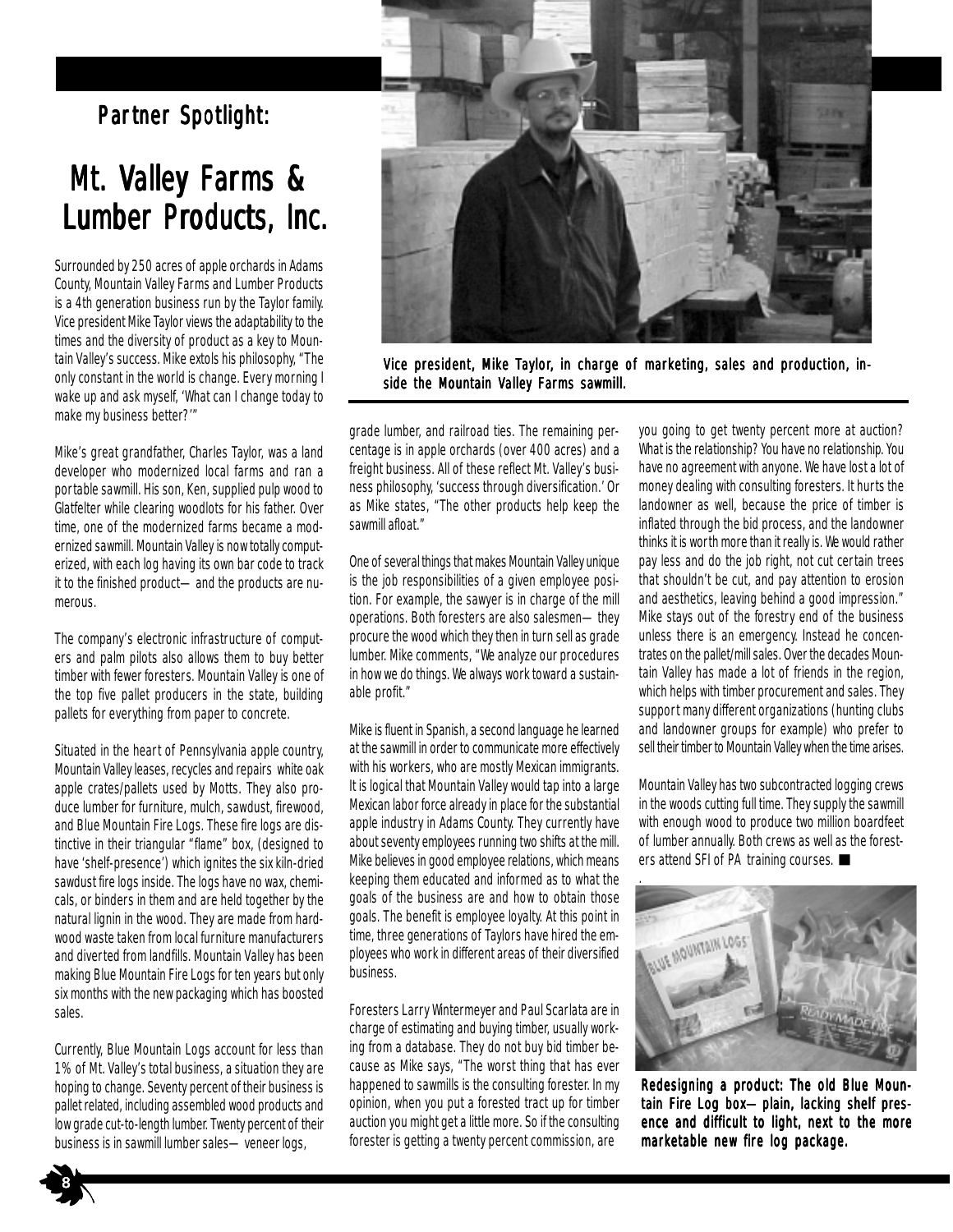## **Worth Considering**

At the SFI of PA, we often hear from loggers and foresters that they want to do the right thing in terms of not high grading a stand. Generally, the concern is expressed along the lines that the landowner is looking for the maximum amount of dollars from the harvest. which usually translates into a diameter limit cut. And, the description goes on, if I don't do it someone else will.

When dealing with this type of situation, we ask that you consider offering two bids to the landowner. Quote them on the diameter limit cut —the high grade harvest, and then give them a price for a sustainable harvest, one where the emphasis is on what is left as opposed to what is cut. Also, explain to the landowner that with the high-grade, they most likely are not going to have any more income producing cutting opportunities on the stand for a very long time. But with a sustainable harvest now, in not too many years (10 to 15) an additional harvest can be conducted. The two harvests combined will almost always produce far more total income than that rendered from a single highgrade harvest now. And the stand itself will have a far more promising future in terms of producing desirable, high quality timber.

We know it's difficult to sell sustainable forestry to those who are thinking only in terms of maximizing the dollars yielded from a timber harvest. But it's not impossible. Work with them on looking at the big picture, but protect yourself by giving them the quote they think they want to see as well. It might be that through this approach, we can have more decisions being made in your favor with an emphasis on sustainable forestry practices. Then everybody wins.

## **Managing Logging Risk** and Liability Symposium

A recent court case in Pennsylvania involved a logger who was severely and permanently injured by a danger tree. The jury awarded him a settlement of six million dollars. An appeal has been filed so the final outcome of the case won't be known for some time. Several very important issues came to light in this case. One of these was the stark reality that most of us—landowners, loggers, foresters, mill owners—do not have a good understanding of our responsibility when it comes to timber harvesting and danger trees. The SFI of PA will try to help by offering a symposium, Managing Logging Risk and Liability, on Thursday, October 2, 2003, at the Bryce Jordan Center on the University Park Campus of Penn State. It will be a fullday program with knowledgeable and extremely wellqualified speakers addressing site disturbance, risk management, Occupational Safety and Health Administration (OSHA) Standards, contracts, insurance, and more. SFI of PA Continuing Education credit will be awarded for those who attend and apply for it. ■

#### **The Sustainable Forestry Initiative**® **of Pennsylvania**

**SFI of PA Program Partners** Partners Program Participants are committed to the SFI Standards and pay a set fee annually based on sawmill production from Pennsylvania sawlogs. Appleton Papers, Inc.(6) Baker's Lumber Company, Inc. (5) Blue Ox Timber Resources (5) Bonham Log & Lumber, Inc. (5) Brode Lumber (5) BroJack Lumber Company, Inc. (3) Brooks Lumber & Timber Harvesting (4) Brookville Wood Products (5) C.J. Charles Lumber, Inc. (4) Champion Lumber Company, Inc. (4) Clear Lake Lumber (5)  $\blacksquare$ <sup>-1</sup> Cornerstone Forest Products (6)  $\blacksquare$ Craftmaster Manufacturing, Inc.(2) Cubbon Lumber & Land Co., Inc. (5) Cummings Lumber (5)  $\blacksquare$ <sup>-</sup> Custead's Sawmill, Inc. (5) DA-JAC Lumber (3) Deer Park Lumber (6) Dwight Lewis Lumber Co. (2) James Doliveira Lumber (3) Edwin Johnson & Sons (5) C.A. Elliot Lumber (4) Forest Investment Associates (3) Georgia-Pacific Corp. (8) The Glatfelter Pulp Wood Co. (8) Heacock Lumber (3) Hoffman Brothers Lumber, Inc. (5) R.J. Hoffman Lumber (3) Hyma Devore Lumber (5)  $\blacksquare$ International Paper (8) Kern Brothers Lumber Company (3) Gerald King Lumber (6) Krumenacker Lumber Company (5) Kuhns Brothers Lumber (6)  $\mathbb{M}^4$  th L & H Lumber Company, Inc. (3) Lapp Lumber Company (5) Lauchle Lumber (6)  $\blacksquare$ Lee Brothers Lumber Company (2) Randy Leeper Lumber (3) Mead Westvaco (8)<sup>2</sup> Matson Lumber Company (3)  $\mathbb{Z}^4$ <sup>®</sup> Mountain Hardwoods (6)  $^{\circ}$ Mt. Valley Farms & Lumber Products (4)  $\blacksquare$ Ongley Hardwoods (3) Ordie Price's Sawmill (3) P & S Lumber Company (3) Patterson Lumber Co. Inc. (3) Pine Creek Lumber (6) Plum Creek Timber Co. (2) RAM Forest Products (6) Salem Hardwood, Inc. (1)  $\mathbb{M}^4$ Solt's Sawmill (4) St. Marys Lumber Co., Inc. (5)  $\blacksquare$ Sterling Forest Products (3) Temple-Inland Forest Products (1) Tuscarora Hardwoods, Inc. (4) W. B. Shaffer Lumber (6) Weaber Inc.  $(8)$   $\blacksquare^{\Diamond}$ Wheeland Lumber (6)  $\mathbb{Z}^4$  (6) Weyerhaeuser (8)  $^{\circ}$ \*denotes new company ()= years as participant Visit our web site for e-mail addresses () and web

site links  $($ *<sup>* $)$ *</sup>* for these Partners and Supporters!

#### $\equiv$  9 **SFI of PA Program Supporters** Supporter Companies help to promote sustainable forestry practices and pledge meaningful financial contributions. \*Allegheny Hardwood Utilization Group (AHUG) Babcock Lumber (4) Bailey Wood Products, Inc.(3) Bingaman & Son Lumber (3)  $\mathbb{Z}^4$  & Catawisa Lumber & Specialty Co. (2) Coastal Lumber (4) Hobbes Forestry Services (3) Horizon Wood Products (3) Keystone Chipping, Inc. (2) Noll's Forestry Services, Inc. (3)  $\blacksquare$ \*Northern Tier Hardwood Assoc. Ochs Forestry Consulting, Inc. (1) Penn State University (2) (Forest Land Management Office) Pennco International, Inc. (1)  $\mathbb{M}^{\circ}$ TimberLeads, Inc. (3) Red Rock Enterprises LLC (4) @ <sup>^</sup> Sylvandale Forestry (3) Woodland Forest Products (2) \*denotes new company **Please send me information on SFI's Partners SFI Supporters SFI Program in general send to:** SFI of PA, 315 South Allen Street, Suite 418, State College, PA 16801 Name: \_\_\_\_\_\_\_\_\_\_\_\_\_\_\_\_\_\_\_\_\_\_\_\_\_\_\_\_\_\_\_\_\_ \_\_\_\_\_\_\_\_\_\_\_\_\_\_\_\_\_\_\_\_\_\_\_\_\_\_\_\_\_\_\_\_\_\_ Company: \_\_\_\_\_\_\_\_\_\_\_\_\_\_\_\_\_\_\_\_\_\_\_\_\_\_\_\_\_\_\_\_\_\_\_\_\_\_\_\_\_\_ \_\_\_\_\_\_\_\_\_\_\_\_\_\_\_\_\_\_\_\_\_\_\_\_\_\_\_\_\_\_\_\_\_\_\_\_\_\_\_\_ Street Address: \_\_\_\_\_\_\_\_\_\_\_\_\_\_\_\_\_\_\_\_\_\_\_\_\_\_\_\_\_\_\_\_\_  $\overline{\phantom{a}}$  , and the contract of the contract of the contract of  $\overline{\phantom{a}}$ City, State, & Zip Code: \_\_\_\_\_\_\_\_\_\_\_\_\_\_\_\_\_\_\_\_\_\_\_\_\_\_\_\_\_\_\_\_\_  $\overline{\phantom{a}}$  , and the contract of the contract of the contract of  $\overline{\phantom{a}}$ Telephone Number: \_\_\_\_\_\_\_\_\_\_\_\_\_\_\_\_\_\_\_\_\_\_\_\_\_\_\_\_\_\_\_\_\_\_\_\_\_ Sawmill Manufacturer Forester \_\_\_\_\_\_\_ Logger \_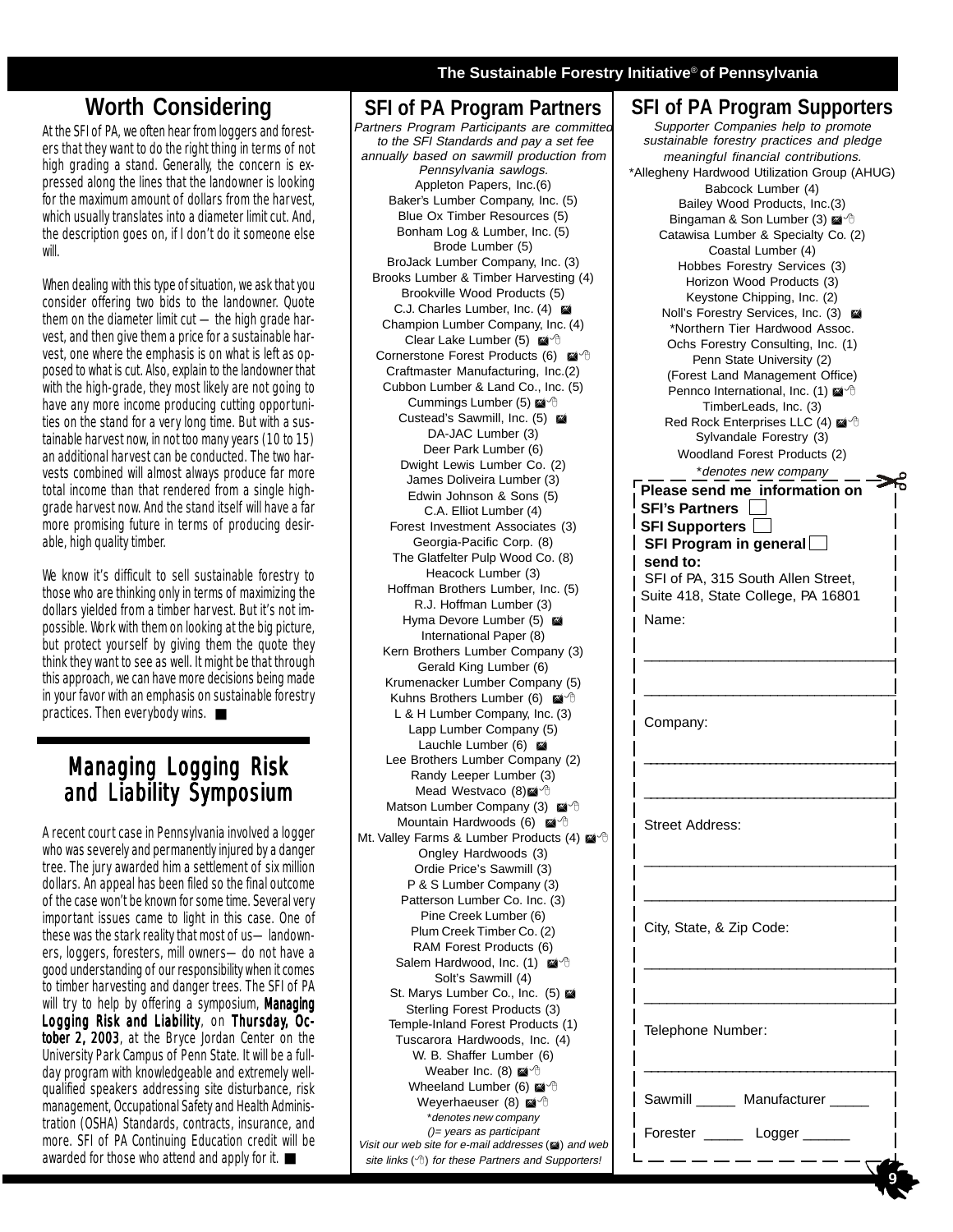## **SFI of PA In Action**





**Participants in the** *Estimating Standing Timber* **course held in Prince Gallitzin State Park in Cambria County, measure trees on a series of forest plots and then estimate the board feet.**

**Newly appointed Secretary of the Department of Conservation and Natural Resources, Michael DeBerardinis, at the PA Farm Show press conference.**





**Dr. Steve Bick discusses measurements for a double stem tree during the field exercises for the** *Estimating Standing Timber* **course.**

**SFI of PA Communications and Training Manager, Ray Noll III and his dad, forest landowner Ray Noll Jr., man the Hardwood Development Council's Woodmobile at the Pennsylvania Farm Show.**



**Project Leader for the USDA Forest Service, Forest Sciences Laboratory, Dr. Susan Stout discusses the new Treatment Unit Sustainability Assessment Form (TUSAF), she and forester Jeff Kochel designed for timber harvesting, at an SFI Implementation Committee Meeting.**



**At the 35th Annual Loggers and Sawmillers Safety Meeting in Kane, independent logger and former SFI of PA Training Manager, Martin Melville, gave a moving testimonial on the dangers of working alone in the woods, based on his own logging accident.**



**Former president of the Pennsylvania Forestry Association and logging safety specialist, Mike Ondik, talks about working with hazard trees. Speaking to over 100 loggers assembled at the Safety Meeting Mike said, "You guys are a special breed, but you are not invincible. Every tree is a danger tree and a potential killer."**

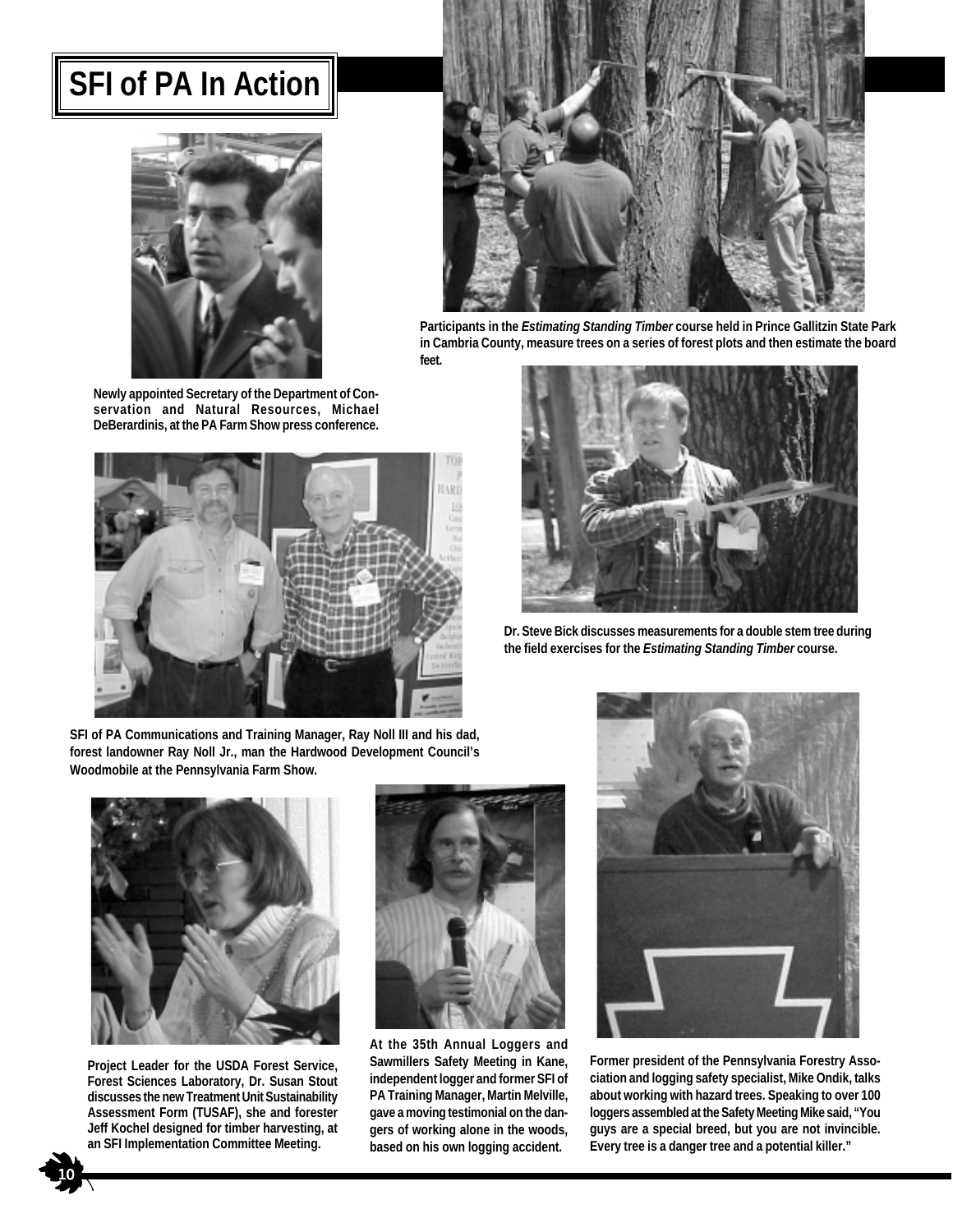## Continuing Education Courses Completed since January 2003

#### Core Training Completed

Since January 2003 the following individuals have completed Core Level training with the SFI of PA. Core Level Courses are First Aid & CPR, Logging Safety, and Environmental Logging.

Doyle Baum Schuylkill Haven<br>Brandon Bevan Lebanon Brandon Bevan Lebanon<br>Dennis M. Brehm Lebanon Dennis M. Brehm Lebanon<br>George Chilson Elmira, NY George Chilson Elmira,<br>Ted Christine Tyrone Ted Christine Leo W. Coble, Jr. Allpor t Kenneth L. Eyer Tyrone<br>Paul Fremer Brockway Paul Fremer Brockway<br>Andrew Scott Fremer Brockway Andrew Scott Fremer Brockway<br>Tony French Centre Hall Tony French<br>Joe Geczi Wesley Geczi Columbia<br>Mike Geiser St. Marvs Mike Geiser St. Marys<br>Robert M. Grove Sheffield Robert M. Grove Sheffield<br>Charles Hemphill Genessee Charles Hemphill Genesse<br>
Roy Hubler **Drifting** Roy Hubler Michael Kaminski Sayre<br>Timothy Kasharian Columbia, NJ Timothy Kasharian Columbia, N<br>Richard Killian Orwigsburg Richard Killian Orwigsburg<br>Joseph Kocjancic Johnsonburg Joseph Kocjancic Johns<br>Randy Leeper, Jr. Acme Randy Leeper, Jr. Acme<br>Allen Liegey Meedville Allen Liegey **Weedville**<br>Mark E. McCall Micktown Mark E. McCall **Nicktown**<br>Matthew T. McCanna Lebanon Matthew T. McCanna Lebanon<br>Shawn McCanna Lebanon Shawn McCanna Lebanon<br>AudraMitchell Ridgway AudraMitchell Ridgwa<br>Jerry M. Nickel Carlisle Jerry M. Nickel Bruce Payne Kane<br>Larry Stark, Jr. Ridgway Larry Stark, Jr. Terry Swanson Kane Perry Swanson Kane<br>Travis Sweeney Kingsley Travis Sweeney Beryl N.. Weaber Lebanon<br>Elvin N. Weaber Lebanon Elvin N. Weaber Scott Wolbert Kane<br>
Wesley Yokum Clearville Wesley Yokum

#### GAME OF LOGGING I LOGGING I

Kevin Arnsberger Gettysburg<br>Michael Baker Fayetteville Michael Baker<br>Kevin E. Black Kevin E. Black Chambersburg<br>Scott Blair Kingslev Robert Brown<br>Brian Carr Clyde J. Cisney Orbisonia **Todd Clark** Jerry Clark Everett<br>James E. Clark Montrose James E. Clark Montro<br>Brent Courtright Hamlin Brent Courtright Chris Crandall Sayre<br>Frank P. Crandall Sayre Frank P. Crandall Sayre<br>Richard P. Deppen II Collegeville Richard P. Deppen II Collegevi<br>Braden D. Eaton Dry Run Braden D. Eaton<br>Vic Gilbert Joey Gilbert E. Berlin Jeff Goshorn Jason Goshorn Mewport<br>Ted A. Graybill Richfield Ted A. Graybill Tom Hanna<br>Jeremiah Hornbaker Mercersburg Jeremiah Hornbaker Mercersburg<br>Paul lampietro bambersburg Paul lampietro Michael Jones Ft. Loudon James Kauffman Fayetteville<br>Neal Klingler Bigler ville Neal Klingler Biglerville<br>Michael Kusko, Jr. Fayetteville Michael Kusko, Jr. Fayetteville<br>Patrick J. Nardizzi Bryn Mawr Patrick J. Nardizzi William Nasser Kingsley Denis Reichwein

Columbia, NJ<br>Columbia, NJ

Kingsley<br>Media

New Albany<br>Orbisonia York Springs Larry Kness Richard Park Larry Stark Dan Wettlaufer<br>Brian Wettlaufer Scott Zimmerman

**Game of Logging 1** continued<br>Henry Rhinehart Fayetteville Henry Rhinehart Fayettev<br>Andrew J. Schneck Auburn Andrew J. Schneck Auburn<br>Llovd Sheaffer Richfield Lloyd Sheaffer<br>John Sheaffer McVevtown John Sheaffer<br>Mark Sheaffer Port Royal<br>Shippensburg Theodore J. Summers Shippensburg Willis Swope, Jr. Lock Haven Willis Swope, Jr. Lock H<br>effrey A. Wartluft Bethel Jeffrey A. Wartluft Albert Weaver Springville<br>Shawn C. Webber Orwigsburg Shawn C. Webber Casey Weicht Everett<br>
Zane Weicht Everett Zane Weicht File Everett<br>Gary R. Westlake Fottstown Gary R. Westlake Jonathan Whitsel Mapleton Depot<br>Christopher A. Whitsel Mapleton Depot Christopher A. Whitsel<br>James Wilson. Jr. Forest Hill, MD

## JOB LAYOUT & PROFITABLE SKIDDING<br>Bradley J. Allen Grand Valley

Travis Asel

Rick Asel

Jason Bullers<br>Dave Clymer

Randy Depto

Jerry P. Grimaud

Ed Johnson

Charles E. Housler

Bradley J. Allen Grand Va<br>DeWavne Allen Titusville DeWayne Allen Titusville<br>Charles S. Allen, Sr. Pleasantville Charles S. Allen, Sr. Pleasantvil<br>Bob Anderson Clarendon Bob Anderson Clare<br>Travis Asel Kane Norm Asel Kane Rob Asel Kane Jeff Asel Kane Mike Asel<br>Richard Asel, Jr. Ludlow Richard Asel, Jr. Ludlow<br>Ryan Bright Mt. Jewett Ryan Bright Mt. Jo<br>Pat Bright Kane Pat Bright Kane<br>Jason Bullers Ridgway Elliotsburg<br>Kane Mike Depto Kane Gerry Gardner **Ridgway**<br>Jerry P. Grimaud **Tunkhannock** John Holt Kane<br>Charles E. Housler Kane James M. Hulings Kane<br>Steve Jaquith Muncy Steve Jaquith Mund<br>Ed Johnson Kane Dan Karg **Kennerdell**<br>Gary Karlene **Kane** Gary Karlene Kane<br>John Kennedy Wyalusing John Kennedy Wyalusing Wayne T. Kerlin Lewisburg<br>Larry Kness Hazelhurst Lester Lapp Port Allegheny Curtis Leljedal Forksville<br>Ben Livelsberger Newport Ben Livelsberger Mewport<br>Rod Luchs Ridgway Rod Luchs Ridgway Thomas Luchs Ridgway<br>John Luchs, Jr. Ridgway John Luchs, Jr. Ridgway Joe Mascioni Wilcox<br>Ronald H. McCarty, Jr. Forksville Ronald H. McCarty, Jr. Forksville<br>Gordon McClintick Byrnedale Gordon McClintick Byrnedale<br>Joe McKennas, Jr. 1997 Tunkhannock Joe McKennas, Jr. Tunkhannock<br>John Morgan Sheffield John Morgan Shef<br>Richard Park Sie Terry Rine Muncy Valley<br>Gary Rossman Kane Gary Rossman Kane<br>Ken Spaich Kane Hazelhurst Ken Spaich and Hazelhurs<br>Christopher Spaich Mt. Jewett Christopher Spaich Mt. Jewe<br>Larry Stark Ridgway Dave Taylor **Port Allegheny**<br>Dave Trimpey **Rane** Dave Trimpey 65 Kane<br>Dave Wahlberg 65 Kane Dave Wahlberg Kane<br>Dan Wettlaufer Muncy Valley Muncy Valley John A. Williams Kane Johnsonburg Michael Wingard Sigel<br>Stan Zimmerman Wilcox Stan Zimmerman Wilcox<br>Marty Zimmerman Wilcox Marty Zimmerman Wilcox

**BUSINESS MANAGEMENT**<br>Chris Carey Frostbi Paul L. Custer, Jr. Frostburg,<br>Paul L. Lepley Meyersdale Paul L. Lepley Meyersdale<br>James Olczak Moungstown James Olczak<br>Karen Olczak Karen Olczak Youngstown<br>David E. Opel Grantsville, M Harvey Reckner, Jr.<br>Ken Roberts Greg Shultz<br>Greg Shultz, Jr. Scottdale Greg Shultz, Jr. Scotton Scotton Stever Ron Steyer<br>George Weimer George Weimer Lonaconing, MD<br>John A. Weimer Lonaconing, MD Jessica Wilhelm Chad Wilhelm (Chad Wilhelm Accident, MD)<br>
Gilbert Wilhelm, Jr. (Chaconing, I Henry Wiltrout White **FOR FOREST MANAGEMENT**<br>Ronald Andrus Gaines Ronald Andrus Gaines<br>Joseph Araway Minburne Joseph Araway<br>Larry Boob Alton J. Britton Joe Canfield Damascus<br>Richard P. Deppen II Collegeville Richard P. Deppen II Collegeville<br>William Dunn Beach Lake

Bill Gumble<br>Al Henry Robert Hobbes, Jr. David Malsom<br>Ken Manno Scott Morgan E. Scane Renner<br>Ken Roberts Gene Shultz<br>Joe Stone Kevin Stout<br>Richard Thomas

Grantsville, MD<br>Confluence Lonaconing, MD<br>Accident, MD Lonaconing, MD

#### GPS: PRACTICAL APPLICATIONS

William Dunn Beach Lake Dale Gericke Julian<br>Bill Gumble Paupack Dan Kizer Waymart Allan Kowalczyk Hawley Paul Kowalczyk Hawley<br>Dave Krumenacker Carrolltown Dave Krumenacker Carrolltown<br>Mark Krumenacker Carrolltown Mark Krumenacker Carrollt<br>David Malsom Hamlin Mark E. McCall **Nicktown**<br>Terry McCune **Cherry Tree** Terry McCune Cherry T<br>Scott Morgan Indiana Tom Mullen Fogelsville<br>Craig Olver Flonesdale Craig Olver Honesdale<br>
Paul Reining Beach Lake Paul Reining Beach Lake<br>
E. Scane Renner Honesdale Jim Rowe Brian Schmoyer Honesdale<br>Brian Schmoyer Beach Lake Brian Schmoyer Beach Lake<br>Patrick Sherren Warriors Mark Patrick Sherren Warriors<br>Gene Shultz Hawley Joe Stone Thompson Ron Westover Cherry Tree<br>Robert Wetherill Lake Ariel Robert Wetherill Lake Ariel<br>Thomas Wieland Spring Grove Thomas Wieland Spring<br>Robin Wildermuth Hawley Robin Wildermuth Hawley<br>Brian Williams Tafton Brian Williams

Frostburg, MD<br>Frostburg, MD Cumberland, MD<br>Scottdale

# Meeting

Aaronsburg<br>Nicktown Beach Lake<br>Tunkhannock State College Cumberland, MD Thompson<br>Marble Pleasant Gap<br>Cherry Tree Donald T. Kovalick Frenchville<br>David Lytle Morrisdale David Lytle Morrisdale<br>
Mark D. Maines Morrisdale Mark D. Maines Morrisdale<br>
Lee McCoy Grove City Lee McCoy Grove C<br>
Paul Noll Coretto Paul Noll Ray Noll<br>Regis Preston Brockway Regis Preston Brockway<br>Benjamin A. Pupek, III Pottstown Benjamin A. Pupek, III Pottstown<br>Daniel Rorabaugh Burnside Daniel Rorabaugh Burnside<br>Daniel Sarver Confluence Daniel Sarver Mark J. Selfridge Curwensville<br>Doug Shaffer West Middle John Urmann, Jr. Ridgway<br>Todd Watt Brockway

MISCELLANEOUS CE COURSES Allen F. Liegey Benezette Env. Log Refresher Todd Watt Brockway Env. Log Refresher MD Forestry Economics & Stewardship Ethics: Facing Realities to find Sustainability<br>Kenneth Gibbs Bedford Kenneth Gibbs<br>Ken Roberts Cumberland<br>Bedford William J. Baer III Bedford<br>Martin Melville Centre Hall Martin Melville Centre Hal<br>Kenneth Klahre Clearville Kenneth Klahre Clearville<br>Doug Cessna Clearville Doug Cessna Donald Cessna<br>
Dustin Cessna<br>
Clearville Dustin Cessna Dubois Conference: Dealing with Problem Plants Interfering with Regeneration (1/2)<br>Mike Wolf Fbensburg Ebensburg Malcolm Waskiewicz Coudersport Appalachian Forest Products Security Group Walt Graham Hopwood Marketing Forest Products<br>Ed Mead Warren Ed Mead John Redell III Troy Chris Route Troy **BUYING STANDING TIMBER**<br>Ed Mead Warren Ed Mead<br>
Charles Swanson Gerry, NY Charles Swanson Matt Swanson Gerry, NY **ESTIMATING STANDING TIMBER VOLUME**<br>Steve Banks Lalose Steve Banks<br>Stan Barnett Johnsonburg Charles F. Brown, Jr. Seward<br>Lewis Bundy Dubois Lewis Bundy<br>Chris Carev Frostburg, MD<br>Cherry Tree Robert J. Elick<br>Dan Evans Johnsonburg<br>Shippensburg Steve Forrester Shippe<br>Fred Kepple Sarver Fred Kepple Sarver<br>Donald T. Kovalick Frenchville

## **GAME OF LOGGING 2**<br>Brian Carr **Ne**

New Albany Chris Crandall Sayre Frank P. Crandall Sayre

West Middlesex

Brockway

1 1

Register Now! Call (814) 867-9299 or toll free (888) 734-9366 Managing Logging Risk & Liability Symposium Thursday, October 2, 2003 Bryce Jordan Center, University Park Campus, Penn State \$65. per person Full-day symposium covering; Site Disturbance, Risk Management, Occupational Safety and Health Administration (OSHA) Standards, Contracts, Insurance, and more. Participants qualify for SFI of PA Continuing Education credit.